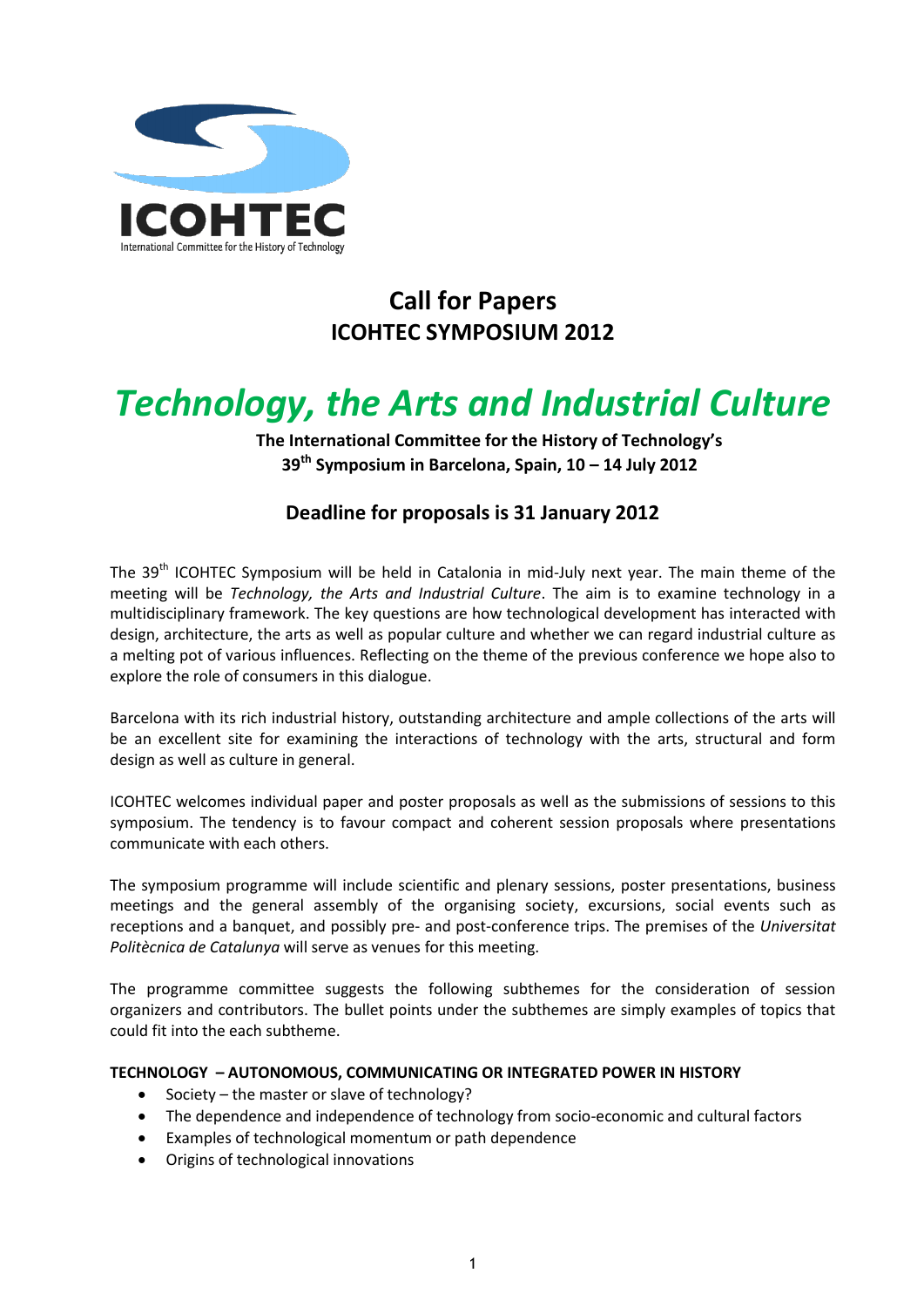#### **DOES TECHNOLOGY DRIVE THE ARTS AND ARCHITECTURE?**

- Representations of technology in the arts
- Technological fundaments for the development of the arts and architecture:
	- o Printing machines in creating modern literature for the masses
	- o Was the industry of synthetic paints a requirement for impressionism?
	- $\circ$  The celluloid film a precondition for cinematic art?

#### **THE SIGNIFICANCE OF ARTS AND ARCHITECTURE IN TECHNOLOGICAL DEVELOPMENT**

- Surrealistic technology
- Representations of arts and architecture in technology

#### **SOUL OF TECHNOLOGY: PERSONIFICATION OF INDUSTRIAL PRODUCTS**

- Unemotional robots and weeping dolls
- Monster cars and lady hammers masculinity and feminity of technology
- RMS Empress of Ireland and Admiral Kuznetsov gender of ships
- Hoovers, wellingtons, mackintoshes … figurative language of technology

#### **TECHNOLOGY AND CONCEPTIONS OF BEAUTY**

- Aesthetics of industrial design
- Gendered concepts of technological beauty
- Changing ideals about how technology should look

#### **COMPONENTS OF INDUSTRIAL CULTURE**

- Values, habits and group interests in industrial communities
- Machines setting the pace for industrial culture
- Design and cultural values
- Analogies with the old, qualities of the new
- The role of arts and architecture in industrial culture
- Technology of popular culture: mass production of culture and culture for masses
- Heritage in industry and industrial heritage

#### **TECHNOLOGY IN MAKING ENVIRONMENTAL ATMOSPHERES**

- The effects of industrial pollution on art and architecture
- Environmental heritage of technology, arts and architecture

#### **TASTE OF THE INDUSTRY**

- Industrial arts and the exquisiteness of manufactured goods
- The birth and development of industrial design
- Mass production of kitsch and vulgar objects
- Introduction of new materials and their impacts on the qualities of products

#### **CONSUMERS' IMPACT ON THE DIALOGUE BETWEEN TECHNOLOGY, ARTS AND ARCHITECTURE**

- Consumer friendly or showy technology
- Push or pull? Consumers' choice or producers' power
- Inducements to buy: The role of arts and architecture

#### **TECHNOLOGICAL LITERACY**

- Cultural differences in comprehending and appreciating technology
- Multidisciplinarity in engineering and technical education
- Are there national styles in technical education?

The committee will also consider submissions not directly related to the symposium theme as long as they can be regarded to be related to the history of technology broadly defined.